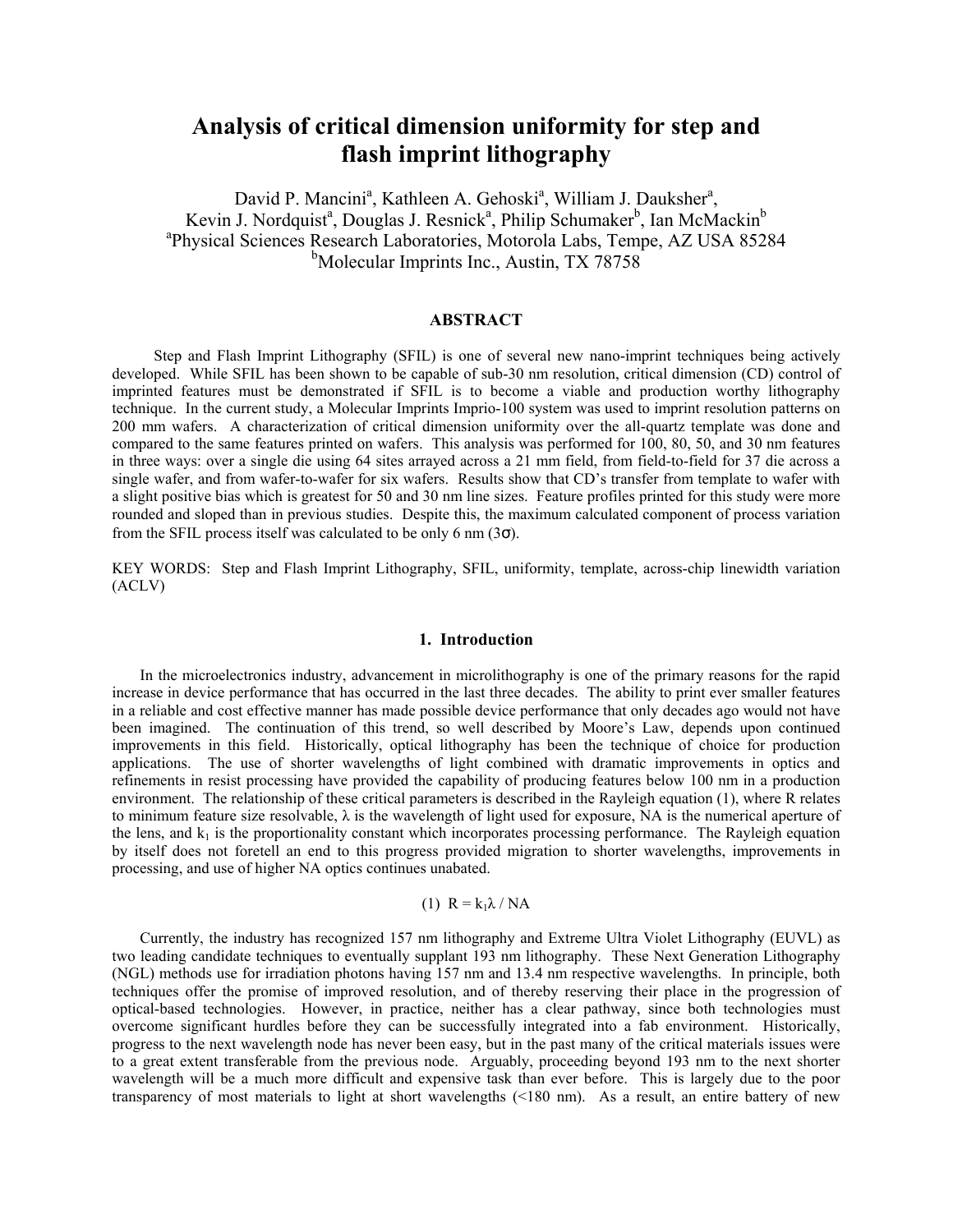materials technology development must take place in the effort to find suitably performing substitutes. These technical hurdles aside, the cost of ownership (CoO) of either 157 nm or EUV lithography may become the most formidable obstacle of all. CoO studies that have been done for EUVL and 157 nm lithography promise that each will exceed the historical growth rate in lithography tool costs which has been exponential<sup>1</sup>.

At the same time, imprinting techniques are also being actively developed as an alternative approach to nanolithography. These techniques are based to a significant degree on contact printing, and offer the possibility of much greater simplicity and lower cost, while producing sub-100 nm resolution. Step and Flash Imprint Lithography (SFIL) is one such technique that holds much promise as an NGL. The process details and mechanics of SFIL have been thoroughly described elsewhere.<sup>4,5,6</sup> SFIL eliminates the need for expensive and complex optics and light sources since it does not depend on the creation and transfer of an aerial image. To form images in SFIL, a low viscosity, photocurable monomer is dispensed in ultra-low volumes at the point of use just prior to imprinting. In this manner, the need for expensive resists and processing tracks is eliminated. Compared to alternative nanoimprint techniques, SFIL uses only low pressures and ambient temperatures to form images. This characteristic by itself offers the potential for improved overlay accuracy as template and substrate distortions are minimized. SFIL has also demonstrated a very high level of resolution and printing repeatability for features down to 30 nm, resolving even small anomalies found on the templates themselves.<sup>2,3</sup> Figure 1 shows an example of a template defect (a field butting error estimated to be less than 5 nm in size) consistently printing onto a wafer.

As with the two leading NGL's, SFIL must overcome its share of technical problems to become a viable and production-worthy lithography method. Issues such as defects, residual layer thickness, template inspection and repair, and overlay accuracy must be solved. In addition, reliable replication of critical dimensions must also be demonstrated. This characteristic, across-chip linewidth variation (ACLV), must be minimal to take full advantage of the resolution capabilities of SFIL. In the current study, an all-quartz template is used to imprint resolution patterns on 200 mm wafers. Critical dimension (CD) uniformity across a single field, across a single wafer, and from wafer-to-wafer for several wafers, is evaluated and statistically analyzed. Linewidths measured on the template are compared to those found on printed wafers, and surface mapping of these data is used to display the results.



Figure 1. 30 nm lines from four different imprinted die. Circled areas show 2-4 nm stripe butting error, transferred from the template, resolved consistently<sup>2</sup>.

#### **2. Experimental**

Templates were fabricated on standard  $6'' \times 6'' \times 0.25''$  (6025) quartz mask blanks supplied by Ulcoat USA, Inc. Chromium films were deposited onto mask blanks using an MRC 603A sputtering system. Electron beam patterning of templates was done using a Leica VB6 electron beam exposure system with a thermal field emitter source operating at a beam accelerating voltage of 100 keV. The patterns were exposed using a pixel size of 5 nm. All coating and baking operations were done on EV Group model 150/160 coat and bake tracks. ZEP 520A positive e-beam resist supplied by Zeon Chemical was used for defining resolution patterns. All dry etches including etches of resist scum, chromium films, and quartz template relief were done in a Unaxis VLR tool. Template pedestals were defined optically using a 1X contact print mask in conjunction with an OAI 5000 contact aligner. Shipley SPR 220-4.5 positive resist was used to mask the wet buffered oxide (BOE) etch used to form template pedestals. Resist processing for pedestal definition was done on a Laurel spinner, with baking done on a Cee model 1000 hotplate. Chromium films were wet stripped in a bath of ceric ammonium nitrate. Templates were cut from the 6025 blank quartz plate using a diamond saw by American Precision Dicing. Top down SEM images and critical dimension measurements were taken using a Hitachi S-7800 CD SEM. Cross-sectional SEM photos were taken using a Hitachi S4500 SEM. Quartz templates were measured using an accelerating voltage of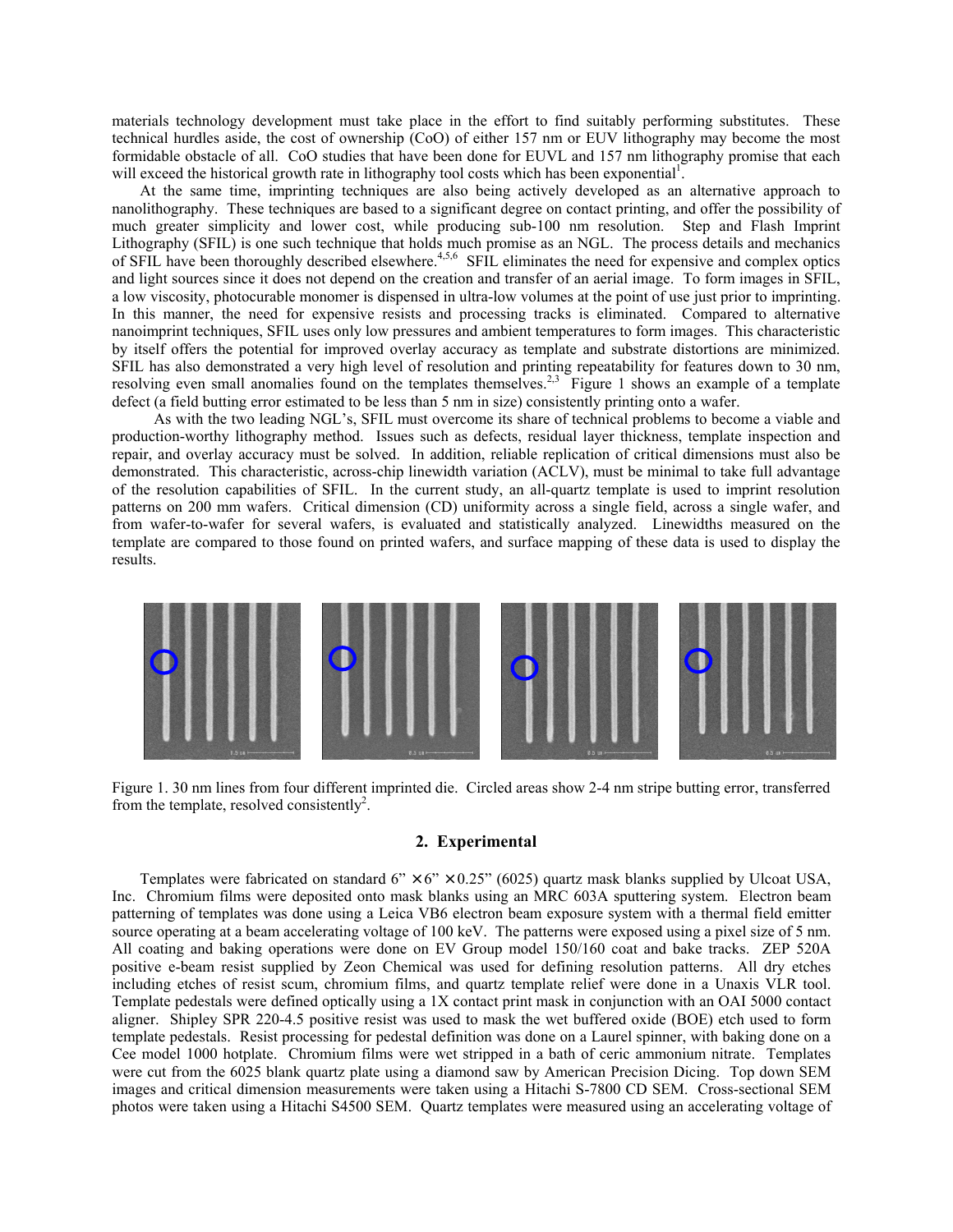3000V and a beam current of 8 µA. Imprinted wafers were measured using 1000V and 4 µA. The working distance for both substrate types was 4 millimeters. Recorded linewidth dimension is the result of an averaging of 32 separate points measured along each line. These points were taken using a 50 % threshold value.

Imprinting was done using an Imprio 100 system manufactured by Molecular Imprints Inc., Austin Texas. All imprinting was done on 200 mm silicon wafers. Prior to imprinting, the wafers were coated with a 600 Å planarizing layer of Brewer Science DUV30J anti-reflective coating (ARC).

## **3. Results and Discussion**

#### **3.1 Template layout and characterization**

For ease of manufacture, and economy of both processing time and materials, four individual 25 mm square templates were laid out and fabricated on a single 6025 substrate. The templates were arranged as a  $2 \times 2$  array with a center-to-center spacing of 74.4 mm. The active area of each template was raised to form a pedestal by etching the background (non-printable areas) in a wet buffered oxide etch (BOE) solution. The targeted height of the pedestal measured approximately 15  $\mu$ m. Individual templates were cut from the 6025 plate by measuring from the pedestal edge 20 mm in each direction. The final template after dicing is a square, 65 mm on a side, with the raised active region centered. Figure 2 shows a diagram of the layout of a 6025 plate before dicing (a), and depicts a single template cut from a plate (b).



Figure 2. a) 6025 plate with layout of four SFIL pedestal templates. b) single SFIL pedestal template, 65 mm  $\times$ 65 mm external dimension, with 25 mm square active (center) area.

Measurements of final template CD's were done using a Hitachi S7800 CD SEM. All CD measurements were taken at 200kX magnification, while for image capture, the magnification was adjusted to allow a cluster of dense lines to fit the capture window. Linewidths were measured on the bare quartz surface without benefit of a conductive coating. The resolution pattern used was laid out on each template in a  $8 \times 8$  array, each site spaced 3,000 µm apart so as to cover a square area approximately 21 mm on a side. The layout of the array and the resolution pattern is shown in Figure 3. Line sizes of 100, 80, 50, and 30 nm, both isolated and having 100 nm spaces, were chosen for analysis.

Template CD maps shown in Figure 4 depict linewidth variation as a function of field position for each given line size. This delta is found by taking the difference between the point CD measurement and the overall mean CD calculated from all 64 points in the field. The mean  $(X)$  and variation  $(3\sigma)$  of each line size measured on the template is summarized in Table 1. It is clear from this data that there is a nonlinear bias in absolute CD from nominal for all line sizes, starting as positive (> nominal) for 100 nm lines and becoming negative (< nominal) at 30 nm. Not surprisingly, dense lines at each node are larger than their isolated counterparts, the result most likely of e-beam proximity effects at exposure. No discernable regular pattern of CD variation is demonstrated within the field at any line size. Dense line CD's at 100 and 30 nm were particularly uniform as reflected in their small 3σ values of 4.3 and 4.5 nm respectively.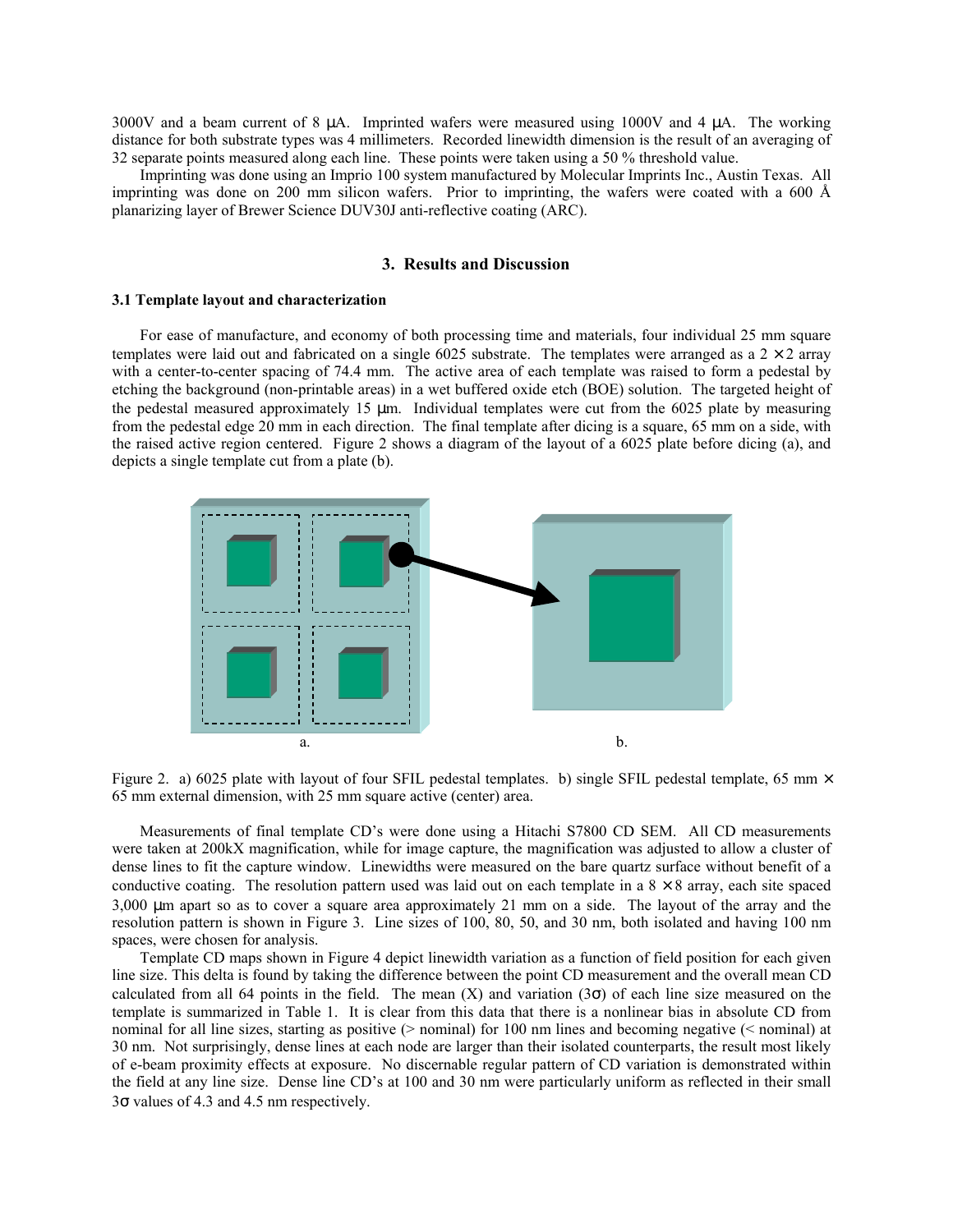

Figure 3. (a) Layout of a single field, (b) Resolution pattern arrayed  $8 \times 8$  in each 25 mm field.



Figure 4. Template critical dimension maps taken over a single template field for 100/100 (a), 80/100 (b), 50/100 (c), and 30/100 nm (d) dense lines.

### **3.2 Wafer printing results - Across Field Linewidth Variation**

A critical dimension map taken from printed wafers across a single field was generated in a manner similar to that used for the template, with all 64 field sites included. This difference between measured CD taken pointby-point, and the overall field mean is plotted in Figure 5 for each line size. Compared to the data shown in Figure 4, this data set shows that features at all CD nodes measured consistently larger than corresponding template features. While the reason for this difference is not known, the cause may simply be due to the difference in the way in which the SEM captured template CD's versus resist CD's. This disparity is observed to increase as feature size decreases. 100 nm dense or isolated lines printed, on average, only 1-2 nm over template CD's, while at the 30 nm node this difference has grown to approximately 11-12 nm. (See Table 1 for isolated line data) Variability also grew compared to the template as reflected by an increase in  $3\sigma$  values, but grew more at the 100 nm node than for other line sizes. Variation remained constant or increased only slightly at all other CD nodes.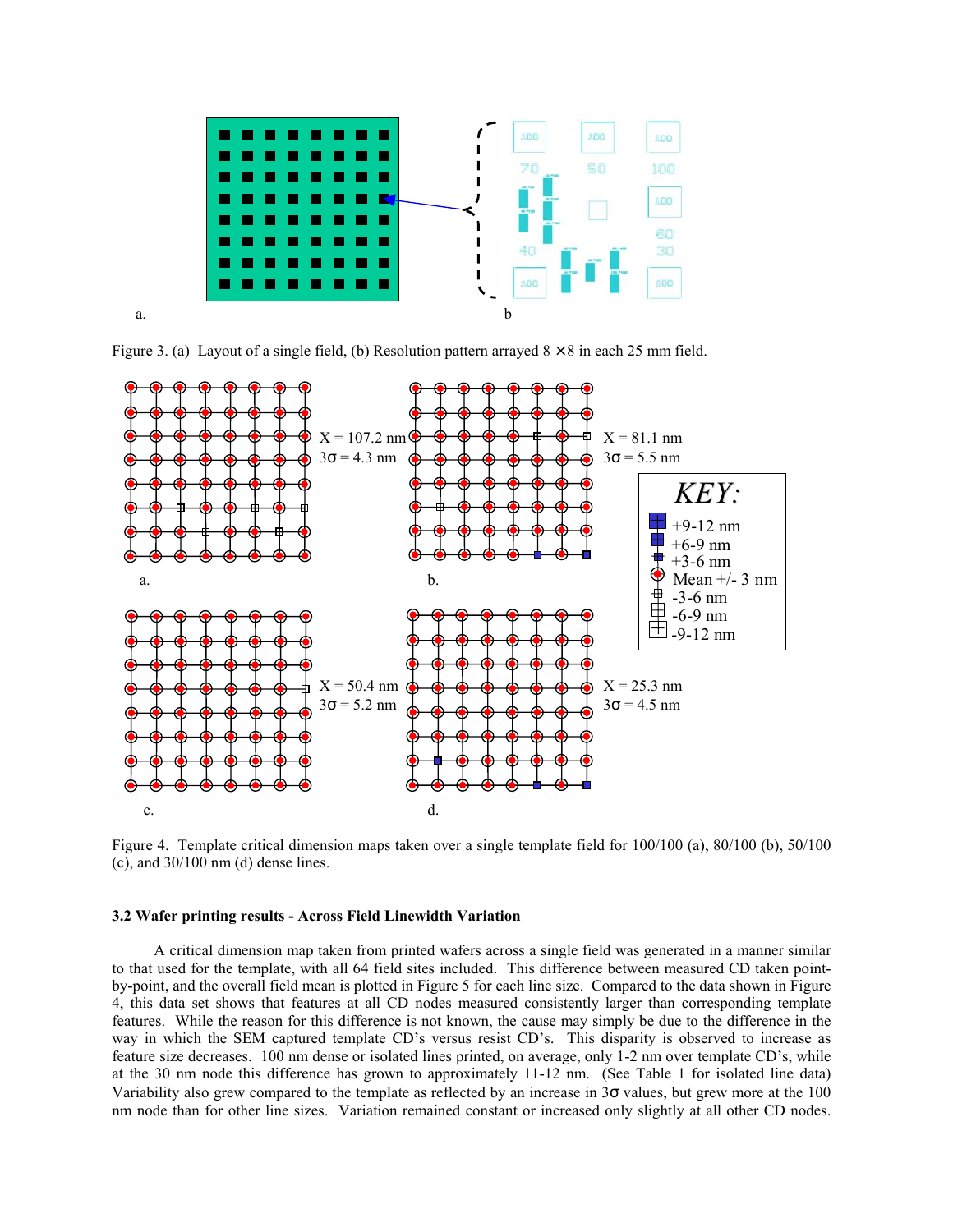

This factor is true even for 30/100 lines which displayed a remarkably tight CD spread. As with the template, no obvious patterns of CD variation are evident.

Figure 5. Critical dimension maps taken over a single printed wafer field for  $100/100$  (a),  $80/100$  (b),  $50/100$  (c), and 30/100 nm (d), dense lines.

## **3.3 Wafer printing results – Across-Wafer CD Uniformity**

 Field-to-field CD uniformity was evaluated by measuring lines of the same site in each of 37 fields printed across a single wafer. These values are then used to calculate the mean and standard deviation. This data set, mapped in Figure 6, also showed a similar slight to moderate positive CD bias as that shown for a single field. The bias between wafer and template again was negligible at 100 and 80 nm, but became more significant at 50 and 30 nm, increasing to 8-11 nm. In all cases, across-wafer averages were within a few nanometers of the averages for a single field. Variability remained tight and comparable with single field values, with 30/100 lines again showing the smallest value of  $3\sigma = 2.9$  nm. Again, there were no apparent patterns of CD variation for any part of the wafer.

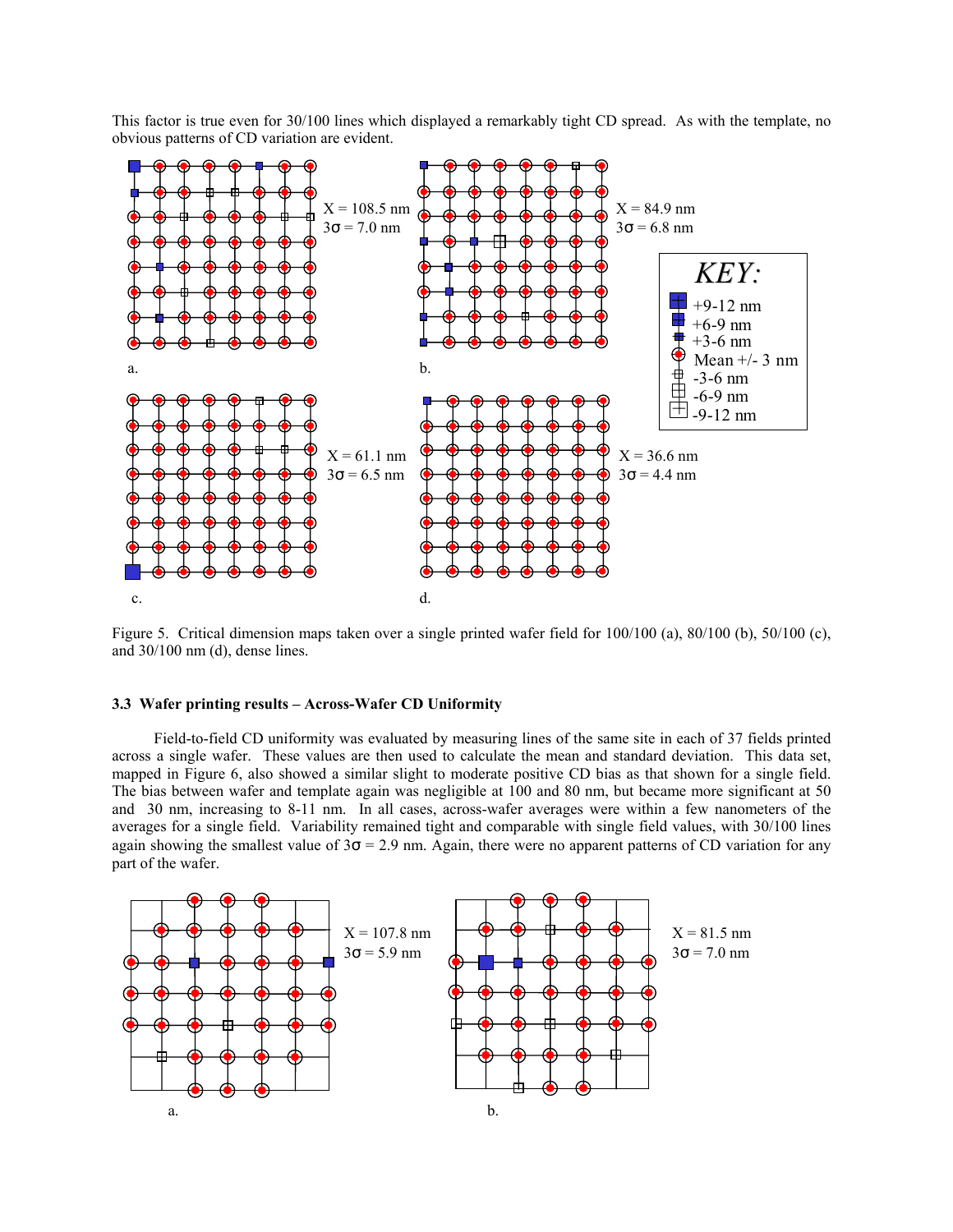

Figure 6. Critical dimension maps taken over all 37 die of a single wafer for 100/100 (a), 80/100 (b), 50/100 (c), and 30/100 nm (d) lines.

## **3.4 Wafer printing results – Wafer-to-Wafer CD Uniformity**

Wafer-to-wafer printing uniformity was also examined using six wafers printed consecutively. Five die on each wafer were chosen, with a single site from each of these die measured for all four CD sizes. The CD's recorded for each line size were averaged to give an overall wafer average. These average values (one per wafer, six for each line size) were then averaged to arrive at a final wafer-to-wafer average for each size node. This data is presented graphically in Figure 7a, and a diagram of the layout of these wafers and the sites chosen is shown in Figure 7b.



Figure 7. Critical dimension measurements for 100/100, 80/100, 50/100, and 30/100 nm lines taken from a string of consecutively printed wafers (a), diagram of the layout of wafer showing measurement sites (b).

Mean CD for all line sizes was remarkably consistent with all previous tests, varying by less than 3 nm for each set. Variability was also very low, with especially repeatable data recorded at the 30 nm node. Here 3σ values were only 1.5 nm. A summary of all data is shown in Table 1. Isolated line data was recorded only for the template and for the single imprinted field.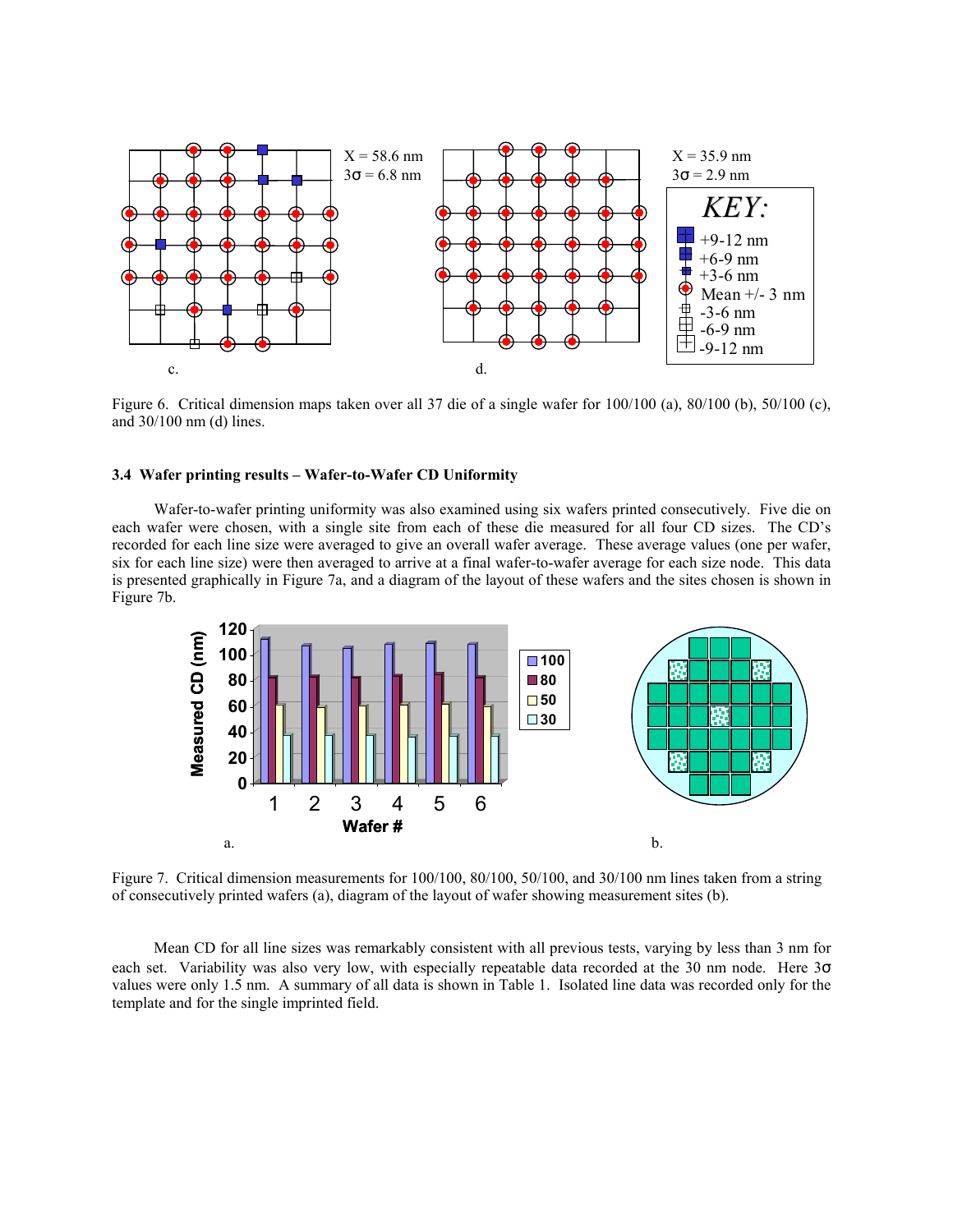| <b>Target</b><br><b>CD</b> Size | <b>Template</b>        |                   | <b>Across Field</b><br>(wafer) |                   | <b>Across Wafer</b> |                   | <b>Wafer</b> to<br><b>Wafer</b> |                   |
|---------------------------------|------------------------|-------------------|--------------------------------|-------------------|---------------------|-------------------|---------------------------------|-------------------|
| (nm)                            | $\overline{X}$<br>(nm) | $3\sigma$<br>(nm) | $\boldsymbol{X}$<br>(nm)       | $3\sigma$<br>(nm) | $\bm{X}$<br>(nm)    | $3\sigma$<br>(nm) | X<br>(nm)                       | $3\sigma$<br>(nm) |
| 100/100                         | 107.2                  | 4.3               | 108.5                          | 7.0               | 107.8               | 5.9               | 107.9                           | 6.8               |
| $100$ iso                       | 102.5                  | 6.6               | 103.4                          | 9.2               | N/A                 | N/A               | N/A                             | N/A               |
| 80/100                          | 81.1                   | 5.5               | 84.9                           | 6.8               | 81.5                | 7.0               | 82.5                            | 3.5               |
| $80$ iso                        | 68.8                   | 8.7               | 74.6                           | 8.8               | N/A                 | N/A               | N/A                             | N/A               |
| 50/100                          | 50.4                   | 5.2               | 61.1                           | 6.5               | 58.6                | 6.8               | 59.9                            | 3.0               |
| $50$ iso                        | 43.6                   | 6.2               | 53.7                           | 7.1               | N/A                 | N/A               | N/A                             | N/A               |
| 30/100                          | 25.3                   | 4.5               | 36.6                           | 4.4               | 35.9                | 2.9               | 36.1                            | 1.5               |
| $30$ iso                        | 21.7                   | 5.3               | 33.5                           | 7.0               | N/A                 | N/A               | N/A                             | N/A               |

Table 1. Summary of data for template and wafer CD measurements.

#### **3.5 SFIL process variance**

 It is desirable to estimate the amount of CD variability directly attributable to the SFIL process itself. From the data collected at each CD node, across-field SFIL variation can be estimated by subtracting the component variances of other factors from the total across-field variance, leaving the contribution of the SFIL process as a remainder. The total across-field CD variance can be taken to be the sum of three separate components: variance of the template field, variance of the SEM measurement itself, and variance of the SFIL process. Expressed mathematically:

$$
(2) \quad \sigma_{AF}^2 = \sigma_{T}^2 + \sigma_{SEMR}^2 + \sigma_{SAF}^2
$$

where:  $\sigma_{AF}^2$  = variance of printed across-wafer data,  $\sigma_T^2$  = variance of template data,  $\sigma_{SEMR}^2$  = variance of SEM measurement on resist features, and  $\sigma_{SAF}^2 = SFIL$  contribution to across-field CD variance. Solving for,  $\sigma_{SAF}^2$ :

$$
(3) \quad \sigma_{SAF}^2 = \sigma_{AF}^2 - \sigma_{T}^2 - \sigma_{SEMR}^2
$$

Consideration must be taken of the surface being scanned with a SEM when estimating its variance component. For quartz, this value was found by measuring the same 50 nm site on a template 32 times. The value of variance for this quartz sample was found to be 0.70. Finding this value on SFIL resist features was more difficult due to erosion (line slimming) which occurred as several measurements of the same location were taken. As a result, this value of  $3\sigma = 3.5$  nm (or  $\sigma^2 = 1.36$ ) was taken from previous resist studies.<sup>2</sup> The variance component of CD's contributed by SFIL taken across a wafer can then be estimated using a similar approach:

(4) 
$$
\sigma^2_{SAW} = \sigma^2_{AW} - \sigma^2_{SEMR}
$$

where  $\sigma_{SAW}^2$  = variance of SFIL process across-wafer, and  $\sigma_{AW}^2$  = variance of across-wafer measured data. Here the term for variability of the template field is omitted and assumed to be zero since all measurement sites on wafers arose from the identical template site. This approach was not taken to determine the wafer-to-wafer variance component because of the small data sample size of only six data points (wafers). However, Figure 7a illustrates graphically the consistency of the average CD for each wafer at all linewidth nodes. The results for across-field and across-wafer variance are summarized in Table 2.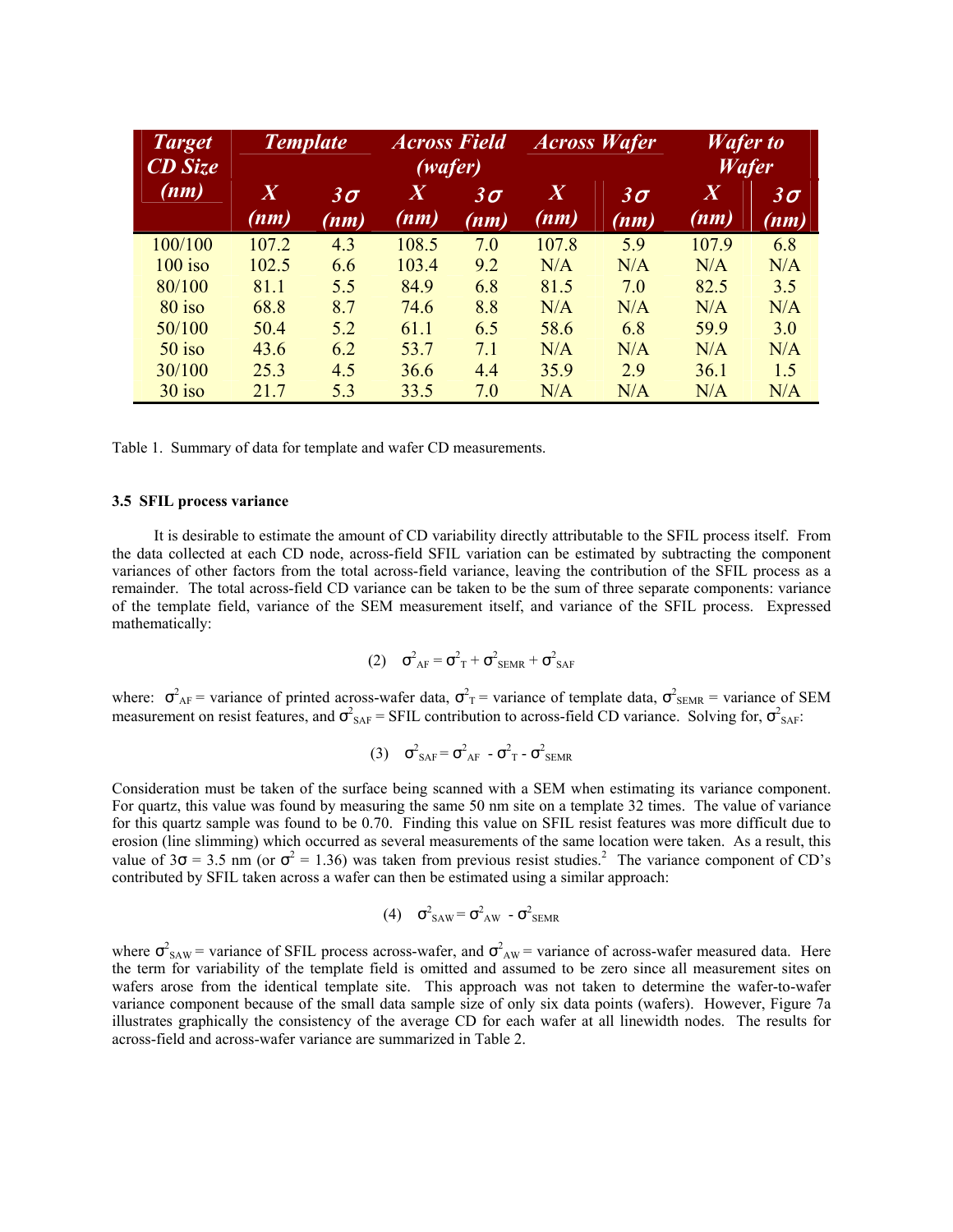|                         | 100 nm | 80 nm | 50 nm | 30 nm |
|-------------------------|--------|-------|-------|-------|
| $\sigma_{\textit{SAF}}$ | 2.0    | 0.42  | 0.40  | 0.0   |
| $3\sigma_{SAF}(nm)$     | 4.2    | 19    | 19    | 0.0   |
| $\sigma_{SAW}^2$        | 2.5    | 4.0   | 37    | 0.0   |
| $3\sigma_{SAW}(nm)$     | 47     | 6.0   | 5.8   | 0.0   |

Table 2. Summary of variances of the SFIL process across-field (AF) and across-wafer (AW) along with 3σ value at each CD node.

#### **3.6 SEM images**

Figure 8 shows top down SEM images of imprinted wafers at each of the line sizes under consideration. These micrographs reveal a slight, but acceptable degree of line edge roughness. Figure 9 shows cross sectional SEM photos of typical dense lines at 80, 40 and 30 nm nodes all with pitches of 2:1. These features, while demonstrating a very high, sub-40 nm level of resolution, show profiles that are rounded with considerably less feature height than anticipated. Target etch depth of trenches in the template was 100 nm, but it is evident that printed feature height was much less than this, coming in at only 55-60 nm.



Figure 8. SEM photos from imprinted wafers showing 100/100 (a), 80/100 (b), 50/100 (c), and 30/100 (d) lines.



Figure 9. SEM cross sectional photos from imprinted wafers showing 80 nm (a), 40 nm (b), and 30 nm (c), dense lines all having 2:1 pitch.

The images of Figure 9 of the current study are compared to similarly sized features captured in a previous study shown in Figure 10.<sup>2</sup> Profiles of the latter features, which were generated by a different template, are markedly sharper and more vertical, with less top rounding and less footing. Feature height is also much closer to the 100 nm designed etch depth of the template. In general, replication of the template profile was done with much greater accuracy in these earlier imprints. The reason for the poorer than expected profiles of these recent imprints is not known. It is apparent however, that such a degraded profile will result in an increase of measured linewidth variation. This increase, which cannot be exactly quantified, adds directly to calculated variance component of the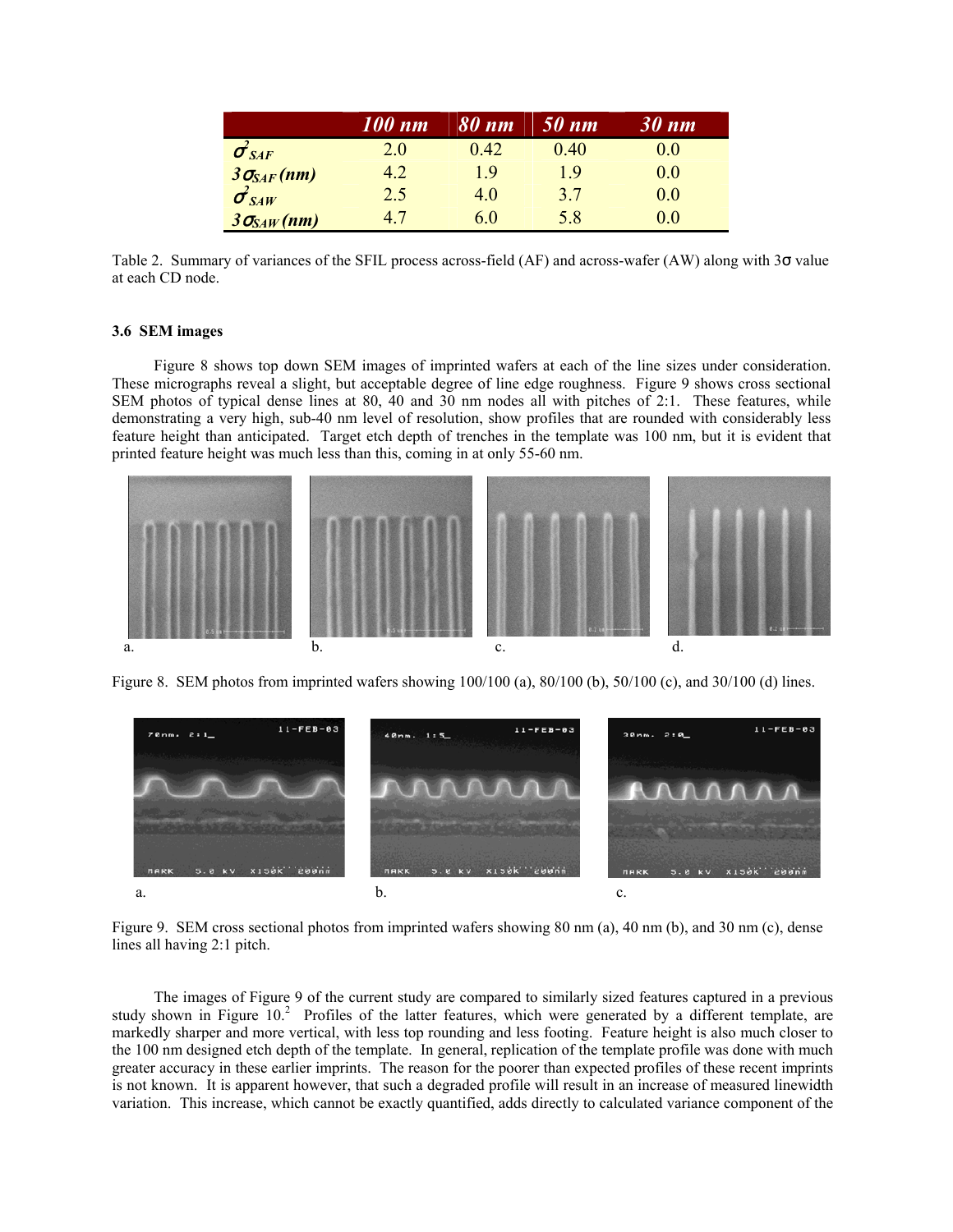SFIL process. This additional error results in an artificially high degree of expected CD variation from the SFIL process.



Figure 10. Cross-section SEM images for 50 nm (a), 40 nm (b), and 30 nm (c) semi-dense lines<sup>2</sup>.

## **4. Conclusions**

An analysis of critical dimension variation between an imprinting template and printed wafers has been done for SFIL. This analysis included a characterization and comparison of template CD's with those of printed wafers resulting from the same template. Wafer analysis included CD variability taken across: 64 sites of a single 21 mm field, 37 die printed on a single 200 mm wafer, and selected locations chosen identically from six 200 mm wafers. The results show that the very tight distribution of critical dimensions found on the template was maintained for all wafer prints studied including across field, across a wafer, and from wafer to wafer. The results estimate a maximum of 6 nm 3σ process induced variation for the SFIL process itself. This estimated value is believed however, to be too high since printed features showed an unexpectedly high level of feature rounding accompanied by less than expected feature height. The cause of these poor prints compared to excellent previous results is unknown, but can be assumed to add significantly to the estimated SFIL variance making this estimate of 6 nm  $3\sigma$  artificially high.

#### **Acknowledgements**

The authors gratefully acknowledge Eric Ainley, Adolpho Rios, Jeff Baker, Eric Newlin, Gene Rossi, and David Standfast for their work in processing SFIL templates. The authors also extend their gratitude to Anne Dinsmore, Lester Casoose, Mark Madrid, and Kathy Palmer for providing SEM analysis. Jill Heddleson and Cheryl Jennings are also thanked and acknowledged for their help with statistical analysis. The authors would also like to acknowledge Laura Siragusa for her support in this work.

#### **References**

1. S. V. Sreenivasan, C. G. Willson, N. E. Schumaker, and D. J. Resnick, "Cost analysis of step and flash imprint lithography", *Proc. of SPIE*, **vol. 4688**, pp. 903-909, 2002.

2. D. J. Resnick, W. J. Dauksher, D. Mancini, K. J. Nordquist, E. Ainley, K. Gehoski, J. H. Baker, T. C. Bailey, B. J. Choi, S. Johnson, S. V. Sreenivasan, J. G. Ekerdt, C. G. Willson, "High resolution templates for step and flash imprint lithography", *Proc. of SPIE*, **vol. 4688**, pp. 205-213, 2002.

3. W. J. Dauksher, K. J. Nordquist, D. P. Mancini, D. J. Resnick, J. H. Baker, A. E. Hooper, and A. A. Talin, "Characterization of and imprint results using ITO-based step and flash imprint lithography templates", *J. of Vac. Sci. and Technol. B*, **vol. 20**, No. 6, Nov/Dec, pp. 2857-2861, 2002.